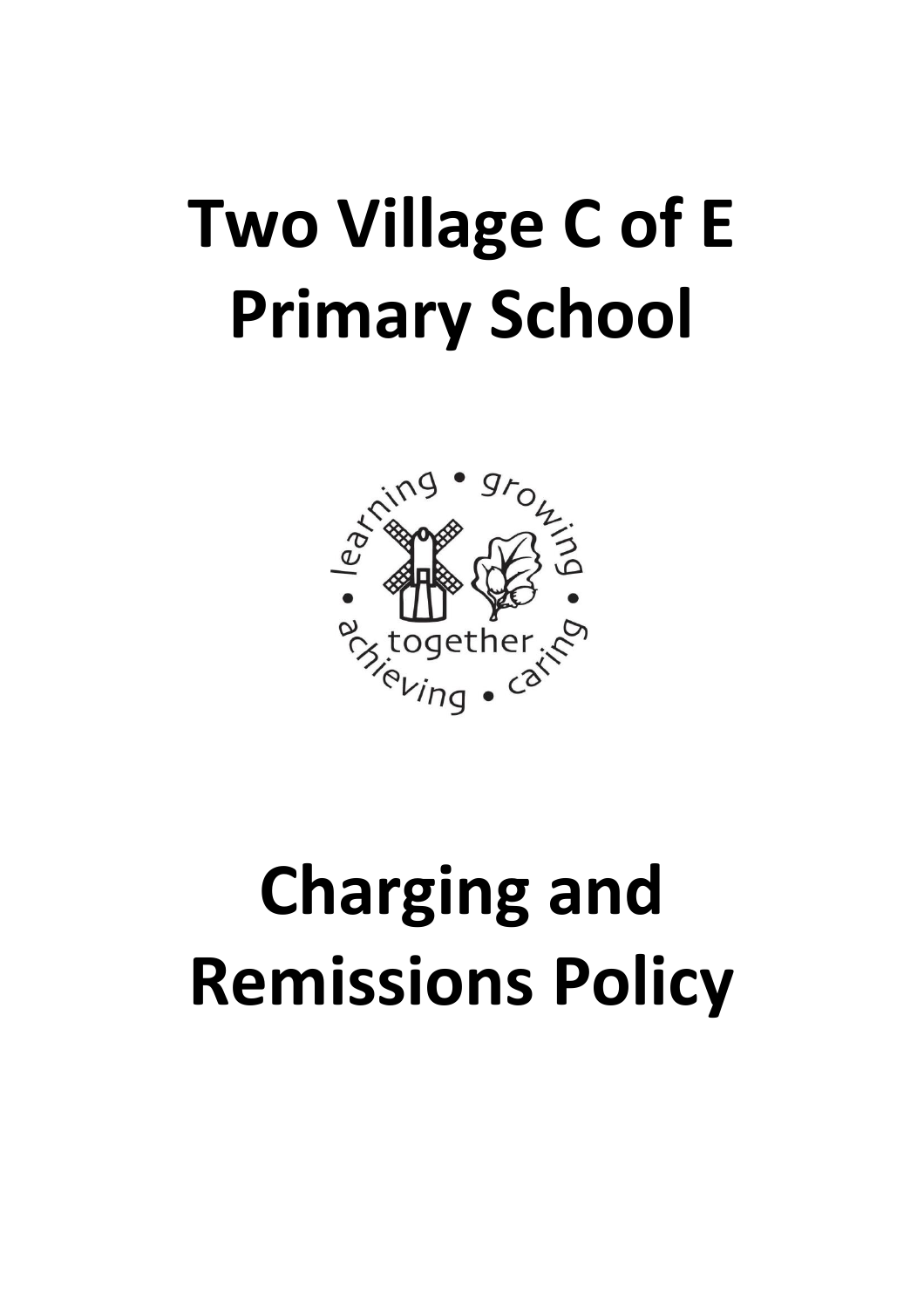#### **Contents**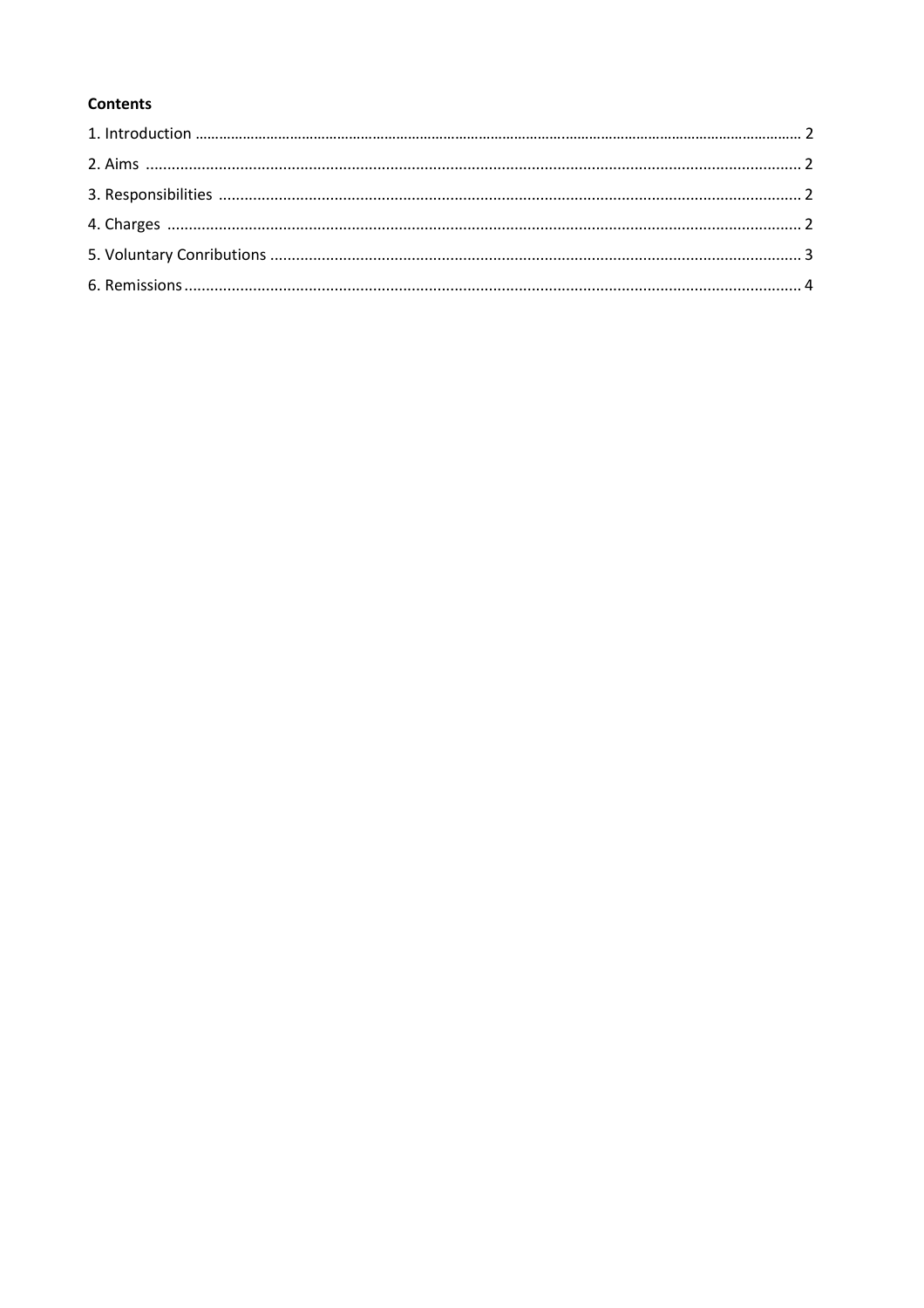

*Two Village Church of England Primary School* 

# **Charging and Remissions Policy**

### **Introduction**

All education during school hours is free. We do not charge for any activity undertaken as part of the National Curriculum.

# **Aim**

The Head Teacher and Governing Body recognises the value of providing a wide range of experiences to enrich and extend pupils' learning and to contribute to their personal development. The Head Teacher and Governing Body aims to promote and provide such experiences for the pupils of the school, both as part of a broad and balanced curriculum and as additional optional activities. However, many of these activities have an associated cost and cannot be provided unless voluntary contributions are received or parents are charged for the cost. This policy will set out the circumstances in which charges will or will not be made for school activities and when charges may be waived in order to ensure that all pupils have an equal opportunity to benefit from school visits, curricular and extra-curricular activities.

#### **Responsibilities**

The Governing Body of the school are responsible for determining the content of the policy and the Headteacher for implementation.

### **Charges**

The Governing Body reserves the right to make a charge for the activities and items detailed below:

#### Residential Trips

If the school organises a residential trip in school time or mainly school time, which is to provide education directly related to the National Curriculum, we do not make any charge for the education. However, we do make a charge to cover the costs of the board and lodging. If parents are experiencing financial difficulties they are invited to write in confidence to the Headteacher (also please see the section on Remissions Policy)

#### Music Tuition

All children study music as part of the normal school curriculum. We do not charge for this. However a charge is levied for individual musical instrument tuition.

#### Activities Outside School Hours

No charge is made for activities that are outside of school hours (optional extras) which are part of the curriculum. However, we may ask for a contribution towards the costs for the following:

- Travel
- Materials and equipment
- Non teaching staff/instructor costs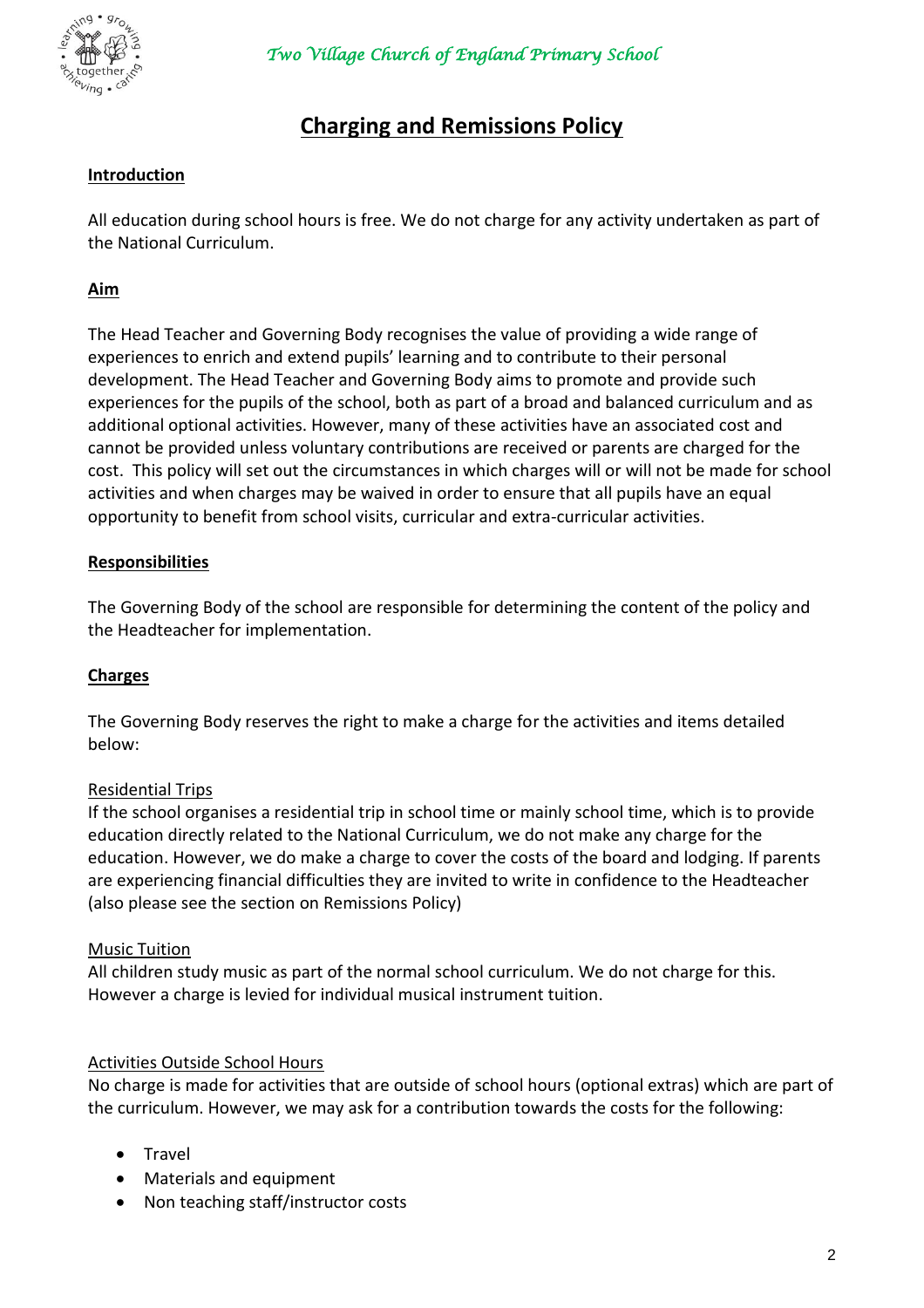

- Entrance fees
- Insurance costs

#### Damage/Loss to Property

In cases of wilful or malicious damage to equipment or breakages, or loss of school books on loan to children, the Headteacher in consultation with the Chair of the Governing Body may decide it right to make a charge. Each incident will be dealt with on its own merit and at their discretion.

#### Extra Curricular and School Clubs

Clubs and activities provided by third parties will be chargeable

#### Visits to School by Professionals

A voluntary contribution may be requested to fund visits in to school from other professionals which enhance the curriculum, such as that offered by authors, storytellers, musicians, dancers, artists etc.

#### Ingredients or Materials for Practical Subjects

Parents may voluntarily contribute to the cost of ingredients and materials for use in school. This assumes that the parents will own the finished product.

#### Other Charges

The Headteacher, Finance committee or Governing Body may levy charges for miscellaneous services up to the cost of providing such services, e.g. photocopying

#### **Voluntary Contributions**

When organising school trips or visits which enrich the curriculum and educational experience of the children, the school invites parents to contribute to the cost of the trip. All contributions are voluntary. However, if we do not receive sufficient voluntary contributions, it may be necessary to cancel a trip. If a trip goes ahead, it may include children whose parents have not paid any contribution. We do not treat these children differently from any others.

If a parent wishes their child to take part in a school trip or event, but is unwilling or unable to make a voluntary contribution, we do allow the child to participate fully in the trip or activity. Sometimes the school pays additional costs in order to support the visit. Parents have a right to know how each trip is funded. The school provides this information on request.

The following is an example of additional activities organised by the school, which require voluntary contributions from parents. This list is not exhaustive:

- visits to museums
- sporting activities which require transport expenses
- outdoor adventure activities
- visits to the theatre
- musical events